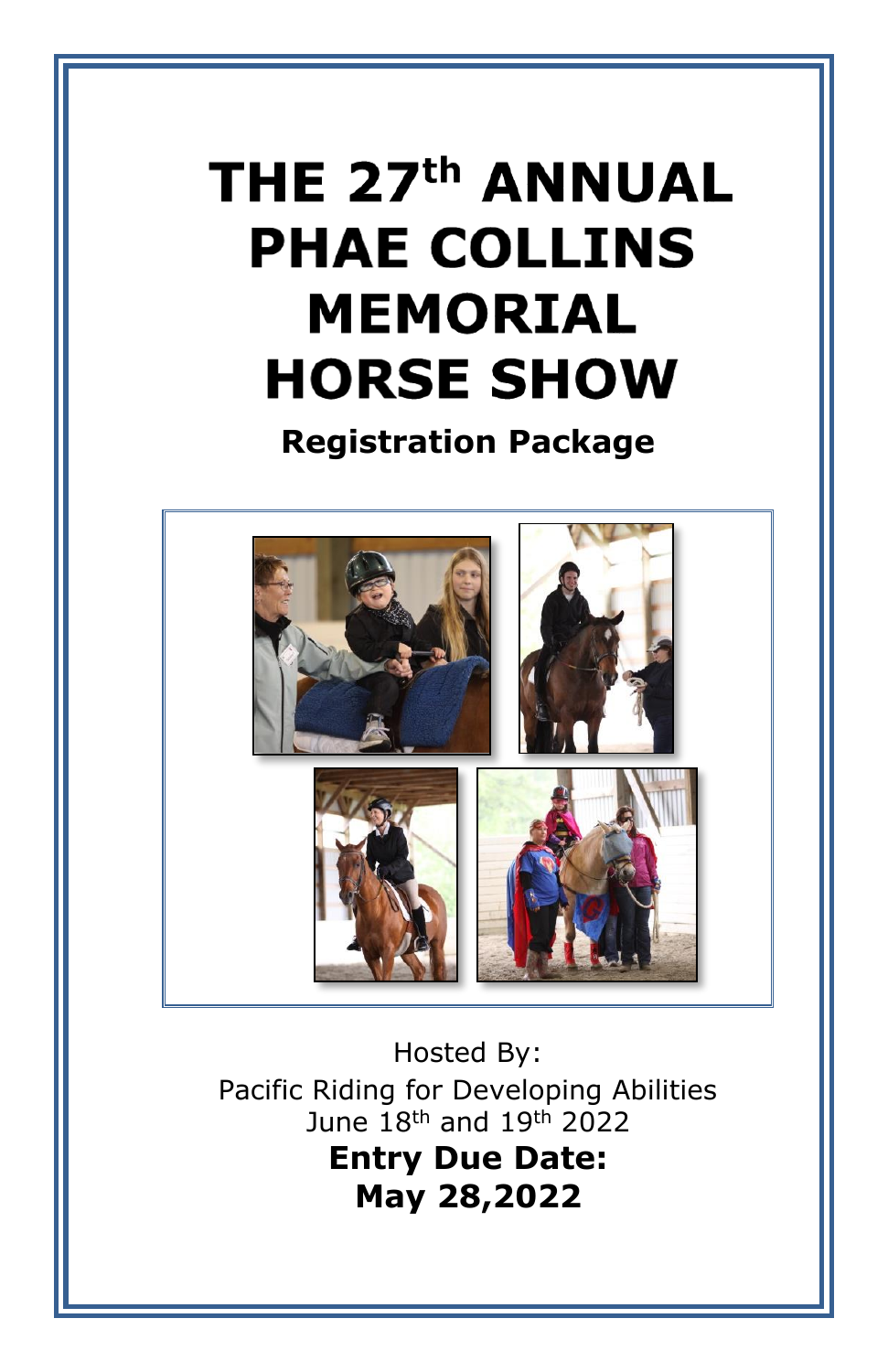### A Message from the Team at PRDA

Dear Competitors, Coaches and Volunteers,

Wow!! This is our 27<sup>th</sup> Phae Collins Memorial Horse Show!! We would like to invite you to join us at Pacific Riding for Developing Abilities as we celebrate this milestone. The show, named for our generous benefactor Phae Collins, will be held on June 22<sup>nd</sup> and 23<sup>rd</sup>, 2019 at our beautiful facility in Langley, BC. Events will include many different classes, including dressage, jumping, pole bending, and an obstacle course. This horse show is designed to be an enjoyable time for competitors, coaches, volunteers, families and friends. We look forward to everyone gathering together to showcase their skills, share our passion for the horse, and enjoy good company.

The Phae Collins Memorial Horse Show provides equestrians with the opportunity to experience the challenge and thrill of competition in a supportive and safe environment that celebrates personal strength and ability. This event follows the rules set forth by Horse Council B.C. PRDA reserves the right to combine, split or reorganize class structure as necessary.

Keeping with tradition, there will be a concession available at the facility during the show, and a wonderful barbeque lunch on Saturday.

### *PRDA must receive entries no later than May 28th, 2022*

If you have any questions please call the PRDA office at 604-530-8717. We look forward to seeing you in June!

Yours Truly,

Team PRDA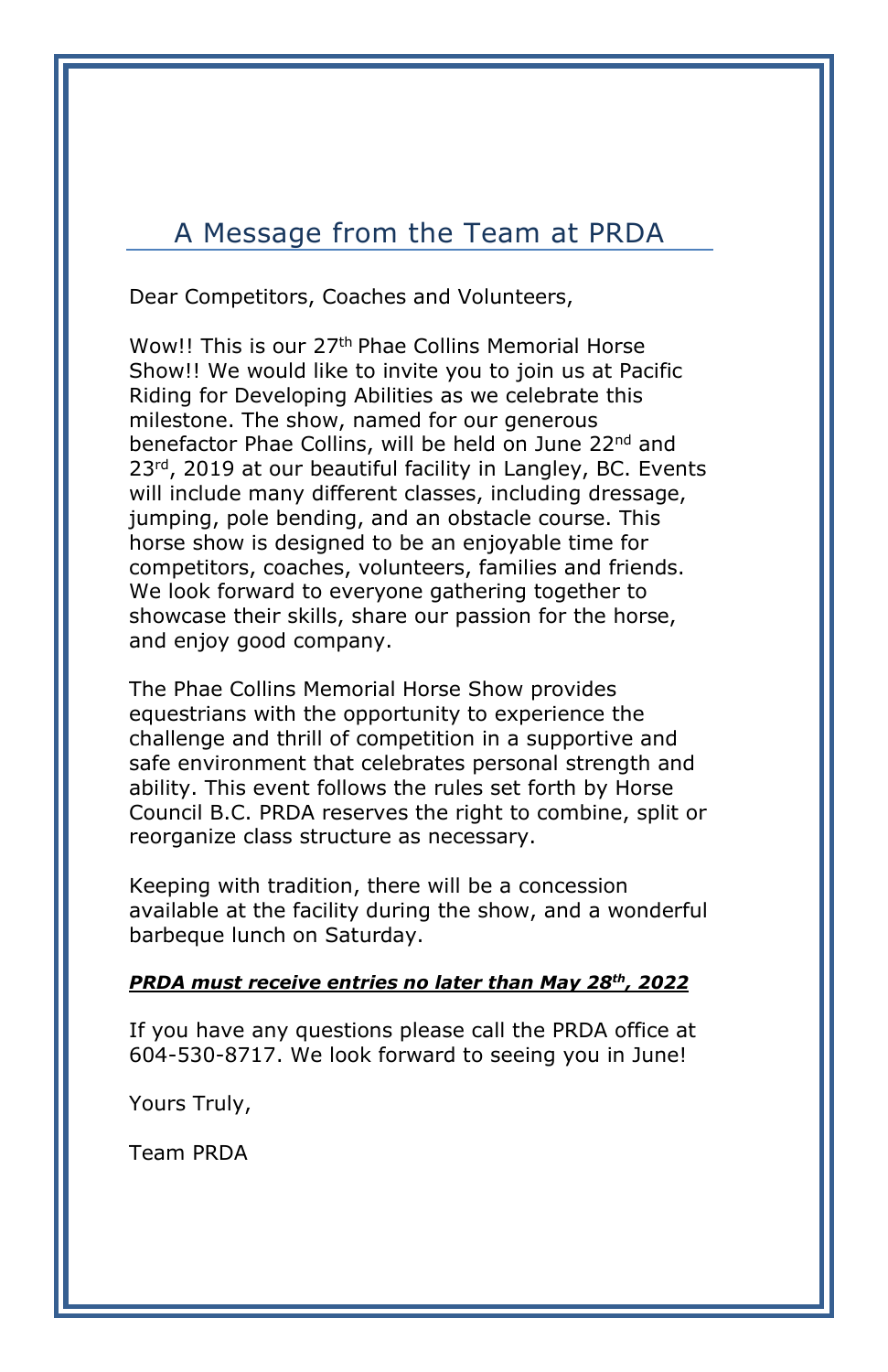- 1. Competitors may not cross enter classes. For example, a rider may not enter a Walk and Walk/Trot equitation class. Riders are encouraged to compete at their highest level of capability. PRDA riders are limited to 3 classes per day of the show.
- 2. A coach is responsible for horse and rider at all times. Any horse or rider considered unmanageable or unsafe by either the show management or the judge will be asked to leave the competition. Unsafe behaviour will not be tolerated.
- 3. Turnout of horse and rider shall be neat, clean and safe. ASTM approved helmets are mandatory on all riders. Boots or shoes with a heel are also mandatory, except where safety stirrups or Devonshire boots are used.
- 4. Adaptive tack (neck straps, hand holds, special reins, etc.) may be used when appropriate. Tack should conform to the needs of the rider and be suitable for the type of event entered. Guests are responsible for providing their own equipment.
- 5. No dogs allowed on the premises except for assistance and guide dogs.
- 6. While directional assistance is permitted, coaching by instructors, leaders or sidewalkers in the competition ring is not permitted except in an emergency situation, or in the Introduction to Dressage tests. Dressage tests may be called.
- 7. Stabling for guest horses will be available through advanced registration only for \$50.00 per stall for both days. Limited availability.
- 8. Flash photography is not permitted.
- 9. A copy of each centre's insurance policy must be included with their rider's entries.
- 10. Guest stables must confirm in writing that no volunteer

participating in the horse show has a criminal record.

#### **POLICIES**

- 1. Refund Policy: Refunds will be given until the entry closing date (May  $28<sup>th</sup>$ , 2022) but will be charged a \$25.00 administrative fee. After the entry closing date, no refunds will be given.
- 2. Late Registration Policy: Entries received after the closing date may be accepted at the discretion of the Show Committee, depending on show entries, but will be charged an additional \$5.00 fee per class.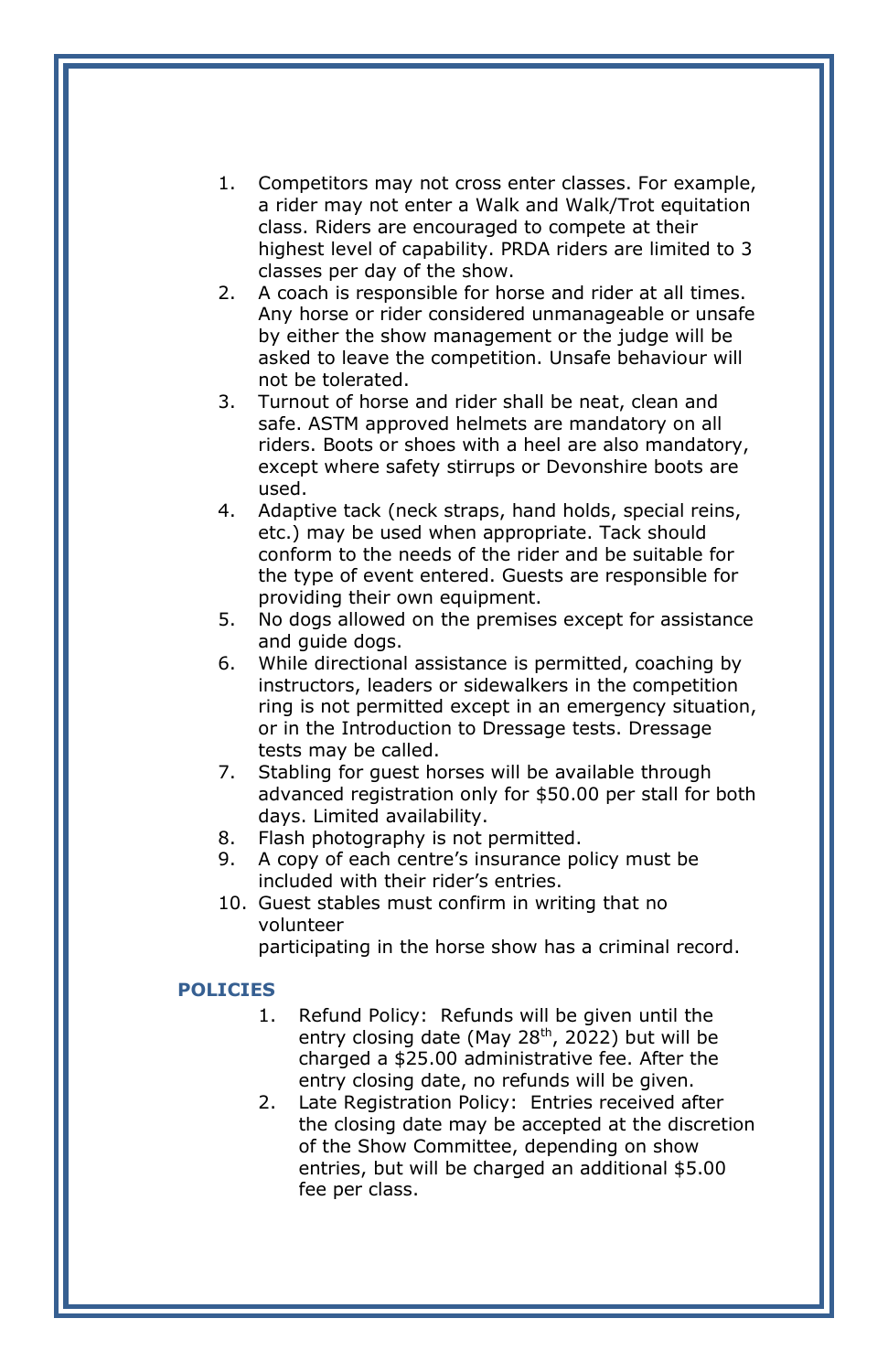#### **HOW TO REGISTER**

#### **The following must be received by PRDA no later than May 28th, 2022**

- □ Completed Entry Form (all classes are \$20.00, and cheques are to be made payable to PRDA)
- $\Box$  Stabling Form (stabling is \$50.00 per stall and may be included with the entry fee cheque)
- $\Box$  Waiver/Photo Release (must be signed by all competitors, volunteers and coaches—feel free to make multiple copies)
- □ A note from Guest Stable's management confirming that no volunteer has a criminal record

#### **RIBBONS**

This year we will be awarding ribbons as follows:

**Obstacle Course:** 58 to 60 points = Gold Ribbon 55 to 57 points = Silver Ribbon Below 55 points = Bronze Ribbon

**Beginner/Novice Jumping:** 45 to 50 points = Gold Ribbon 40 to 44 points = Silver Ribbon Below 40 points = Bronze Ribbon

**Intermediate/Advanced Jumping:** 65 to 70 points = Gold 60 to 64 points  $=$  Silver Below 60 points = Bronze

**Walk Pole Bending -** Under 1:25 = Gold Ribbon 1:25 to  $1:40 =$  Silver Ribbon Over 1:40 = Bronze Ribbon

**Trot Pole Bending -** Under 1:00 = Gold Ribbon  $1:00$  to  $1:15 =$  Silver Ribbon Over 1:15 = Bronze Ribbon

**Equitation –** Ribbons will be awarded to 8<sup>th</sup> place and pinned upon completion of the class

**PRDA Intro to Dressage - 75% or Higher = Gold Ribbon**  66% to 74.99% = Silver Ribbon Under 66% = Bronze Ribbon **Dressage (Classes 16-23) –** 70% or Higher = Gold Ribbon  $60-69.99\%$  = Silver Ribbon Below 60% = Bronze Ribbon

\*\*All dressage scores and ribbons will be available at the score table as they become available. We appreciate your patience while we calculate the scores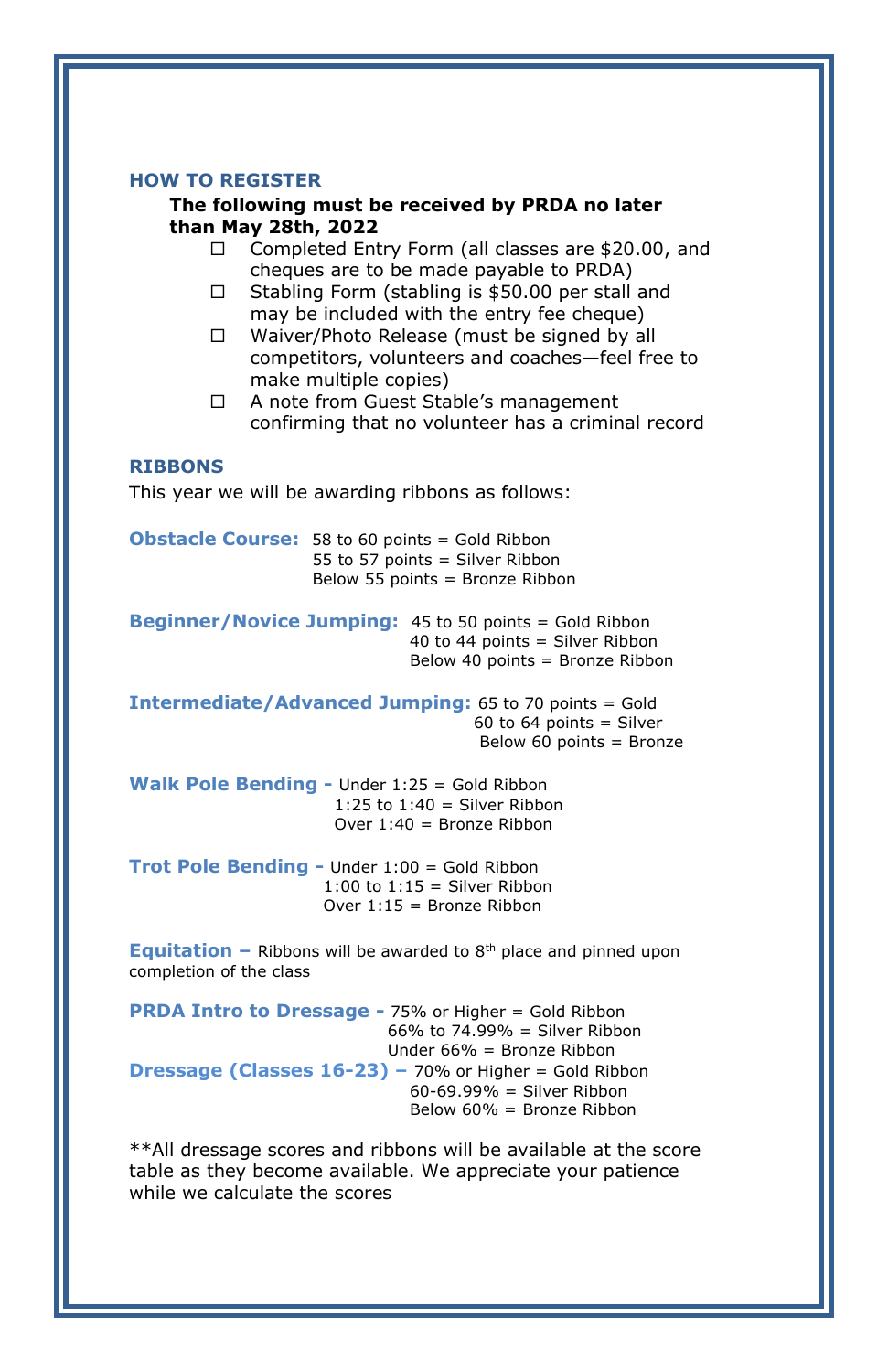#### **TROPHIES/AWARDS**

#### **The Margo O'Callaghan Memorial Award**

The Margo O'Callaghan Memorial Award was created to honour Margo's strength of character and joy of riding. Margo rode at Little Bit, and this award will be given to the rider who exemplifies Margo's spirit, love of horses and good sportsmanship.

Entrants will receive a ballot to nominate of fellow competitor that they see displaying good sportsmanship at the show. There will be a ballot box at the announcer's table to place their vote.

#### **The Bud Aubrey Musical Freestyle Trophy**

This award is presented to the rider with the highest score in the Musical Freestyle class.

#### **The Phae Collins Memorial Trophy**

This award is presented to the rider with the highest score on any individual dressage test, regardless of grade level.

#### **The Tilly Muller Challenge Cup:**

This Award is presented to the Grade III or IV rider with the highest average dressage score, regardless of the number of tests they have ridden.

#### **Dressage Rookie of the Year**

This award is presented to the rider with the highest score on an Introduction to Dressage test.

#### **The Pat and Dick Mackey Obstacle High Point**

Pat and Dick Mackey, parents of PRDA rider Sandi Mackey, are long time supporters of PRDA, In recognition of their dedication, the RCMP Veterans have created the Obstacle High Point Trophy to be awarded to the rider with the highest score on the Obstacle Course.

#### **Patti Coldicutt Memorial**

Patti Coldicutt was a lifetime lover of horses and supporter of P.R.D.A. In recognition of her contributions to British Columbia's horse community a trophy will be awarded to the rider with the highest score in any jumping class.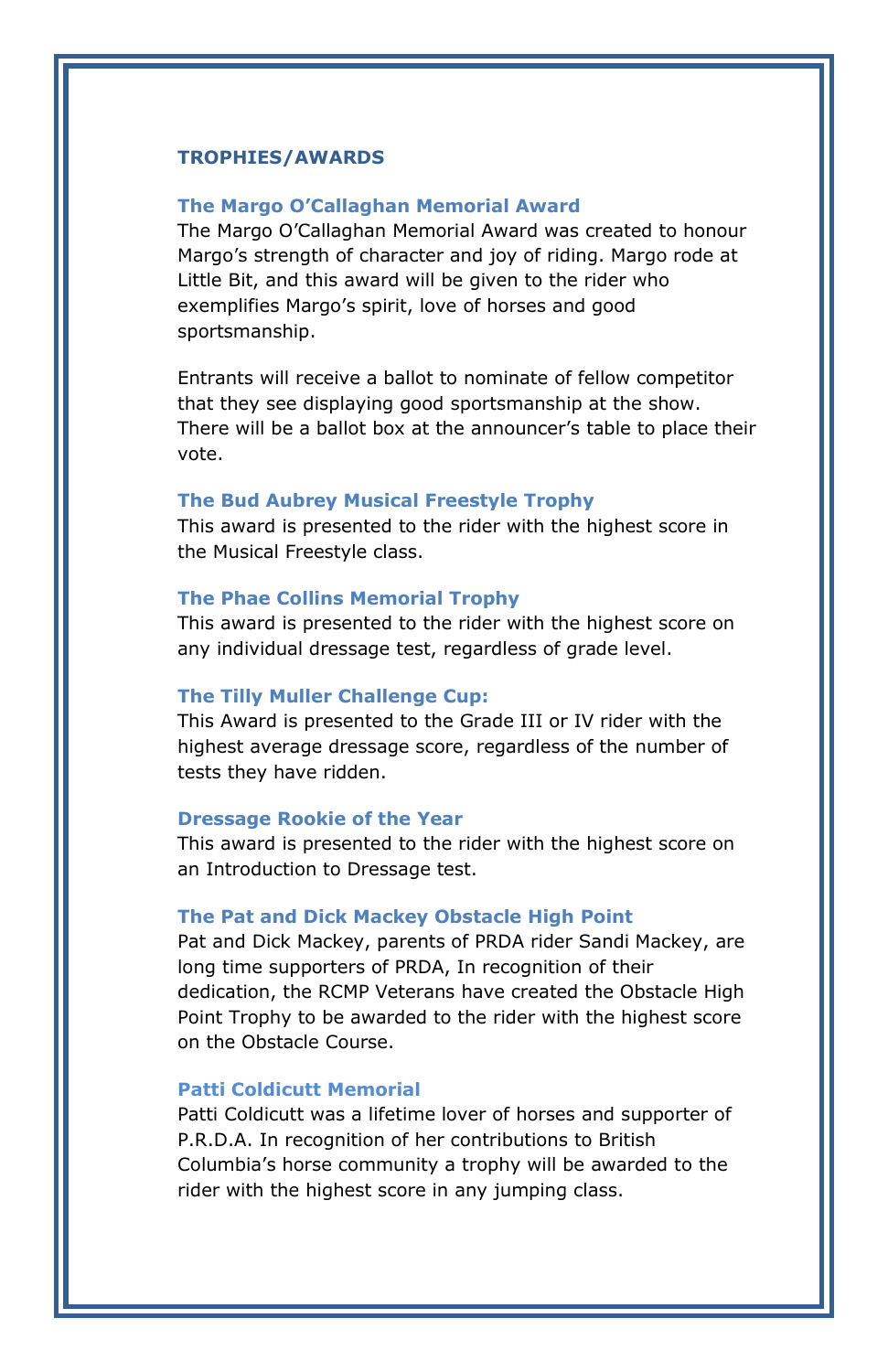### Classes - Saturday June  $18<sup>th</sup>$ , 2022

### **OBSTACLE/POLE BENDING/JUMPING – 9:00 START**

#### **Class 1: Obstacle Course**

Leaders and Sidewalkers Permitted as needed. Riders will be asked to negotiate an obstacle course at the walk (some optional trotting if desired). Riders will be marked out of 10 for each obstacle on the course. This class is not geared towards independent riders.

#### **Class 2: Pole Bending**

Six Poles, 21 feet apart. Riders may start form left or right side of the poles to ride the Pole Bending Pattern (straight, weave, weave, straight). Poles may be touched, but not held, carried, or relocated. This is a timed event, and a 5 second penalty will be given for each pole knocked down. Leaders and sidewalkers permitted as needed. The entire pattern, or parts thereof may be ridden at the trot.

#### **Class 3: Beginner Jumping (Walk)**

Four ground poles ridden at the walk. Riders are expected to show 2-point over the poles. Leaders and sidewalkers permitted.

#### **Class 4: Novice Jumping (Trot)**

Four ground poles ridden at the trot. Riders are expected to show 2-point over the poles. Only leaders permitted no sidewalkers.

#### **Class 5: Intermediate Jumping (Trot)**

Six fences, 12" maximum ridden in trot. Independent riders only

#### **Class 6: Advanced Jumping (Canter)**

Six fences, 2' maximum ridden in canter. Independent riders only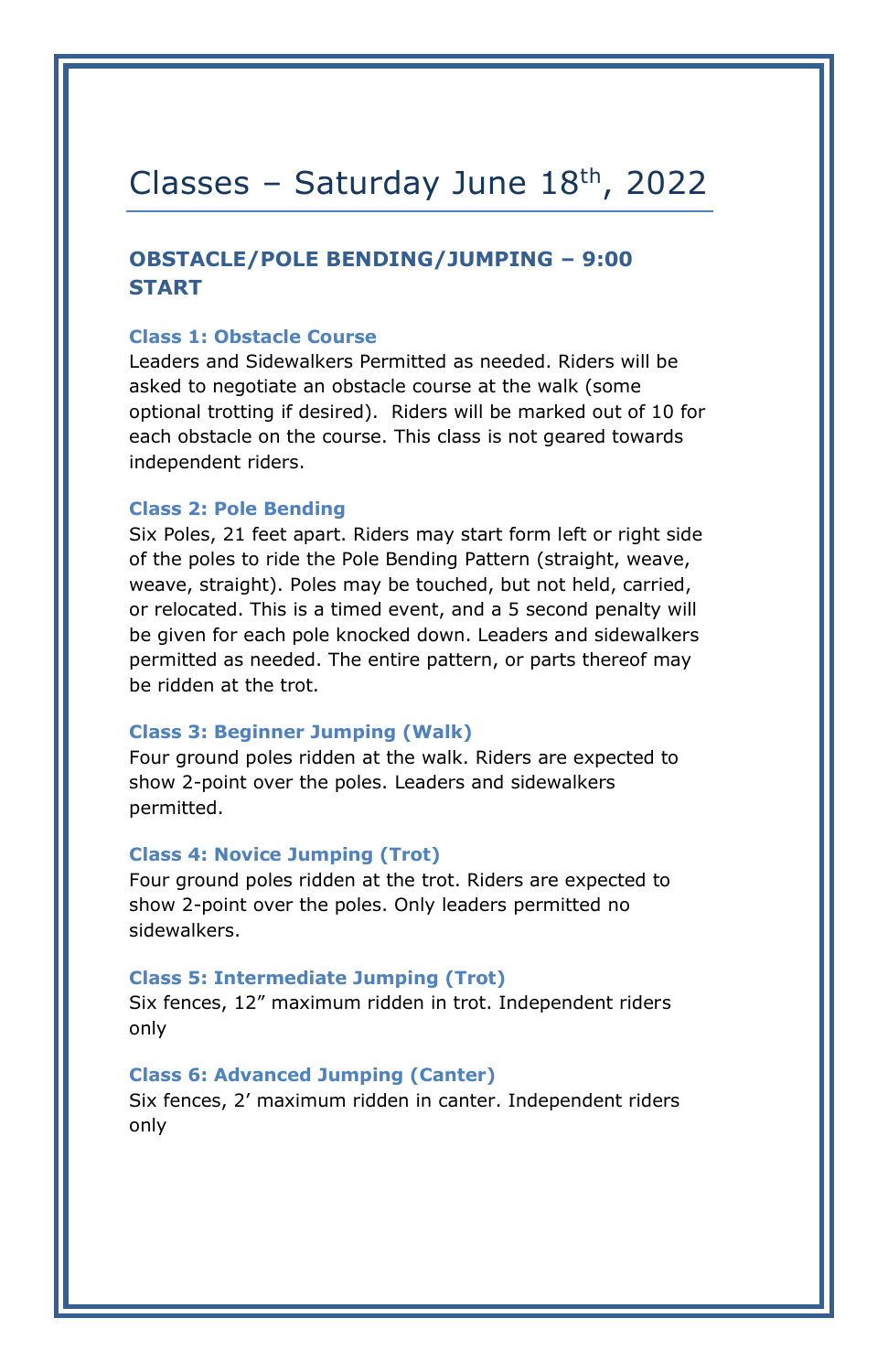### Classes – Sunday June 19th, 2022

Dressage – 9:00 START

#### *Introduction to Dressage*

These tests are designed for riders as an Introduction to Dressage. In all the classes an instructor and/or leader is allowed. The instructor can stand inside the ring and coach as required. The leader can either be clipped or unclipped, depending on the rider's needs. The purpose of the class is to build confidence and experience in the dressage ring in an informal atmosphere. Visual aids such as cones, sawdust and a raked centre line can be used to help riders achieve accurate movements. These tests have been designed by PRDA and can be downloaded from our website at www.prda.ca or call the office for a faxed/emailed copy.

#### **Class 13: Intro to Dressage Walk Test**

This class is designed as an introduction to dressage and is meant for riders with limited experience with formal dressage tests that are not ready for an FEI Grade IA test

#### **Class 14: Into to Dressage Trot Test**

This class is meant for riders with limited experience with formal dressage tests that are not ready for an FEI Grade IB test

#### **Class 15: Into to Dressage Canter Test**

This class is meant for riders with limited experience with formal dressage tests that are not ready for a FEI Grade III test

**Class 16: Grade 1** 

**Class 17: Grade 2**

**Class 18: Grade 3**

**Class 19: Grade 4**

**Class 20: Grade 5**

**Class 21: Musical Freestyle**

**Class 22: Pas De Deux**

**Class 23: Western Dressage TOC**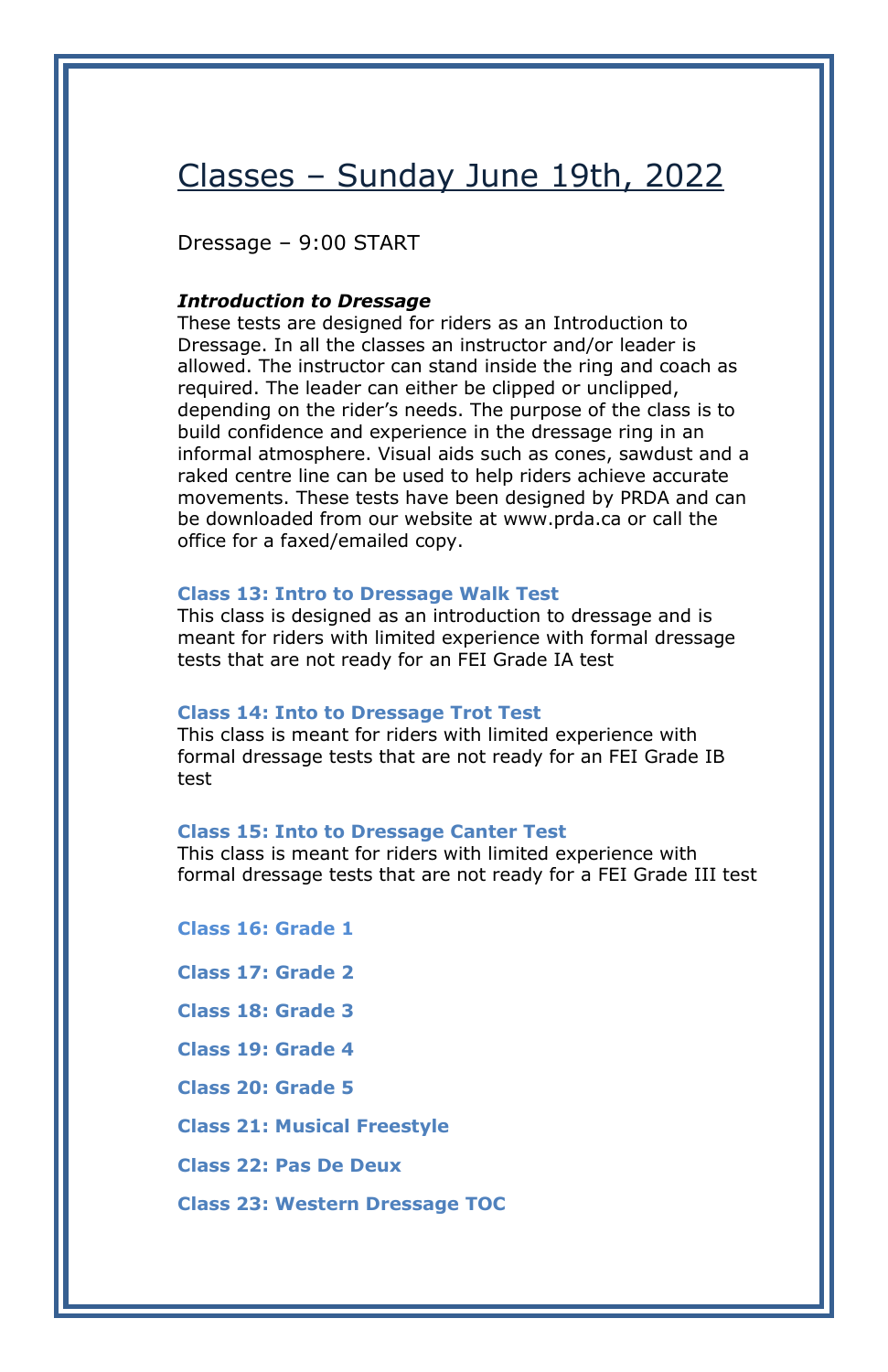| <b>Entry Form</b> |                                                                                                                                                                                                                                                                                                                                                                                                                                                                         |  |                                       |            |  |  |  |
|-------------------|-------------------------------------------------------------------------------------------------------------------------------------------------------------------------------------------------------------------------------------------------------------------------------------------------------------------------------------------------------------------------------------------------------------------------------------------------------------------------|--|---------------------------------------|------------|--|--|--|
|                   |                                                                                                                                                                                                                                                                                                                                                                                                                                                                         |  |                                       |            |  |  |  |
|                   |                                                                                                                                                                                                                                                                                                                                                                                                                                                                         |  |                                       |            |  |  |  |
|                   |                                                                                                                                                                                                                                                                                                                                                                                                                                                                         |  |                                       |            |  |  |  |
|                   | Postal Code:_______________                                                                                                                                                                                                                                                                                                                                                                                                                                             |  |                                       |            |  |  |  |
|                   |                                                                                                                                                                                                                                                                                                                                                                                                                                                                         |  | T-Shirt Size: Youth S Youth M Youth L |            |  |  |  |
|                   | (Please circle) Adult S Adult M Adult L Adult XL<br>**T-shirts size requests are given based on order entries are received. We will do our best<br>to accommodate everyone, but in some cases your preferred size may not be available**<br>Circle Coach: Heather/Megan/Sue/Tamsin/Serena/Mary/<br>Mireya/Michelle/Laura<br>FEI-PE Classification (if applicable):___________<br><b>Level of Assistance:</b><br>$\Box$ Independent<br>□ Leader Only<br>□ One Sidewalker |  |                                       |            |  |  |  |
|                   | □ Two Sidewalkers<br>Class $#$ Class Description                                                                                                                                                                                                                                                                                                                                                                                                                        |  | Horse                                 | <b>Fee</b> |  |  |  |
|                   |                                                                                                                                                                                                                                                                                                                                                                                                                                                                         |  |                                       |            |  |  |  |
|                   |                                                                                                                                                                                                                                                                                                                                                                                                                                                                         |  |                                       |            |  |  |  |
|                   |                                                                                                                                                                                                                                                                                                                                                                                                                                                                         |  |                                       |            |  |  |  |

Please make all cheques payable to PRDA and include with your registration.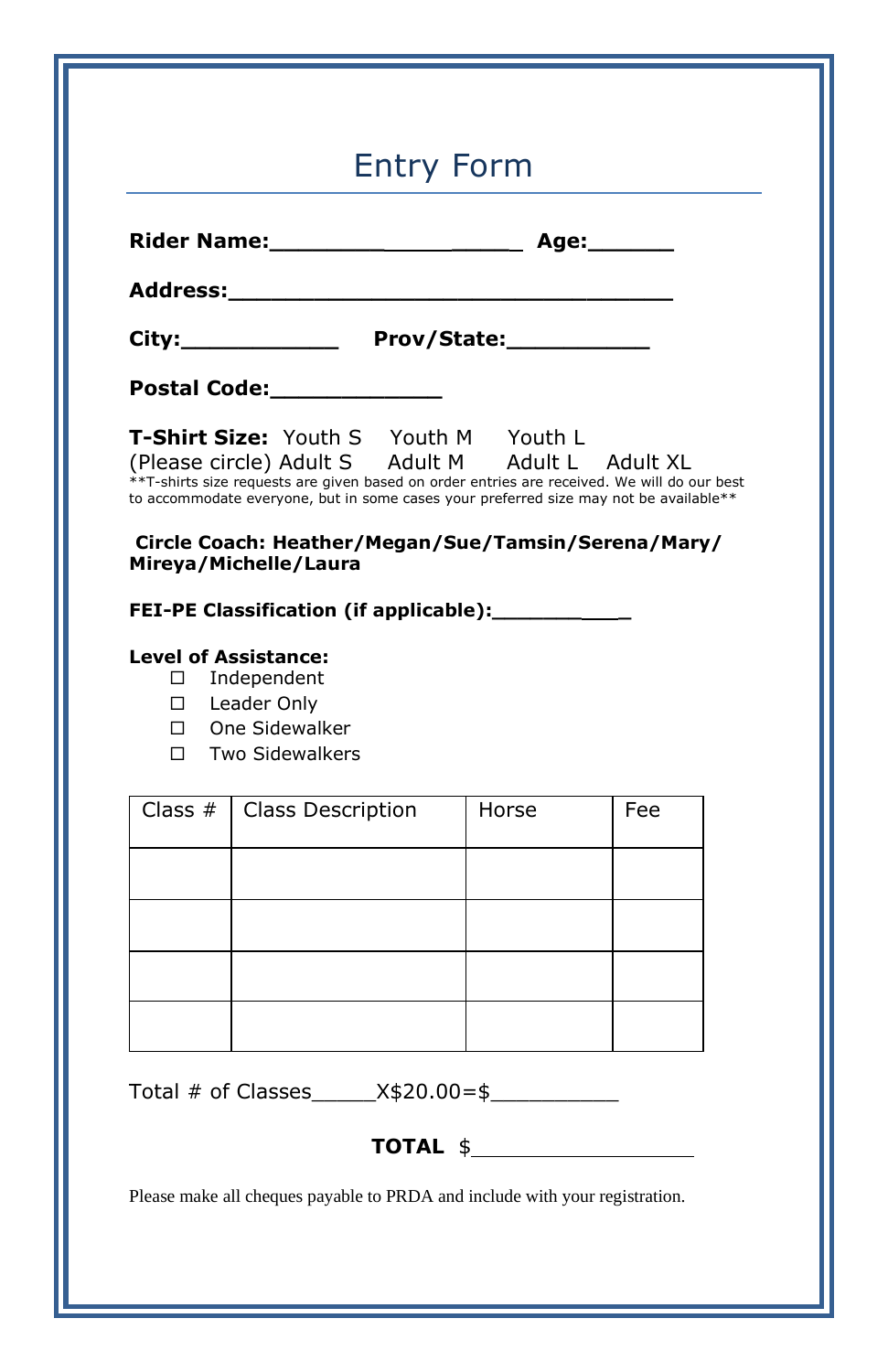# Waiver/Photo Release

As a condition of being permitted to participate in the Pacific Riding for Developing Abilities Phae Collins Memorial Horse Show I, \_\_\_\_\_\_\_\_\_\_\_\_\_\_\_\_\_\_\_\_\_\_\_\_\_\_\_\_\_\_\_\_\_\_, assume all risk of personal/bodily injury, death or property loss resulting from any cause whatsoever including but not limited to the risks, dangers and hazards of being around and/or riding horses, being around barn, arena, and farm equipment, assisting riders in a therapeutic riding program or negligence, breach of contract or breach of statutory duty of care on the part of Pacific Riding for Developing Abilities and their employees, directors, agents, independent contractors, subcontractors, representatives, sponsors, volunteers, successors and assigns (referred to collectively as PRDA).

I agree that PRDA shall not be liable for any such personal/bodily injury, death or property loss and I release PRDA and waive all claims for any risk of personal/bodily injury death or property damage arising out of or related to my participation in activities for PRDA or attendance at facilities of PRDA whether caused by the negligence of PRDA or otherwise.

I herby agree this Release and Waiver of Liability and Assumption of Risk extends to all acts or omissions including those constituting negligence by PRDA and is intended to be as broad and inclusive as permitted by the laws of British Columbia and if any portion thereof is held to be invalid, it is agreed that the balance shall, notwithstanding, continue in full legal force and effect.

Furthermore in the case of an accident arising out of the above named activity, I give my permission for medical assistance to be administered to the below named. I further give permission to PRDA and to any person designated by PRDA to make photographic and/or other recordings of the below named and publish or display name.

**I have read this release and waiver of liability and assumption of risk and fully understand its terms and understand that I have given up essential legal rights by signing it. I have signed it freely and voluntarily without any inducement, assurance, or guarantee being made and intend my signature to be a complete and unconditional release of all liability to the greatest extent allowed by law.**

Signature: Date:

**I am not 18 years of age or older, my parent/guardian has read, understands, and agrees to all of the above and has signed on my behalf**

|                     | Date:         |
|---------------------|---------------|
|                     |               |
| Date of Birth: 2008 |               |
| Witness Signature:  | Date:         |
| Witness Name:       | Phone Number: |
| D <sub>base</sub>   |               |

 *Please print*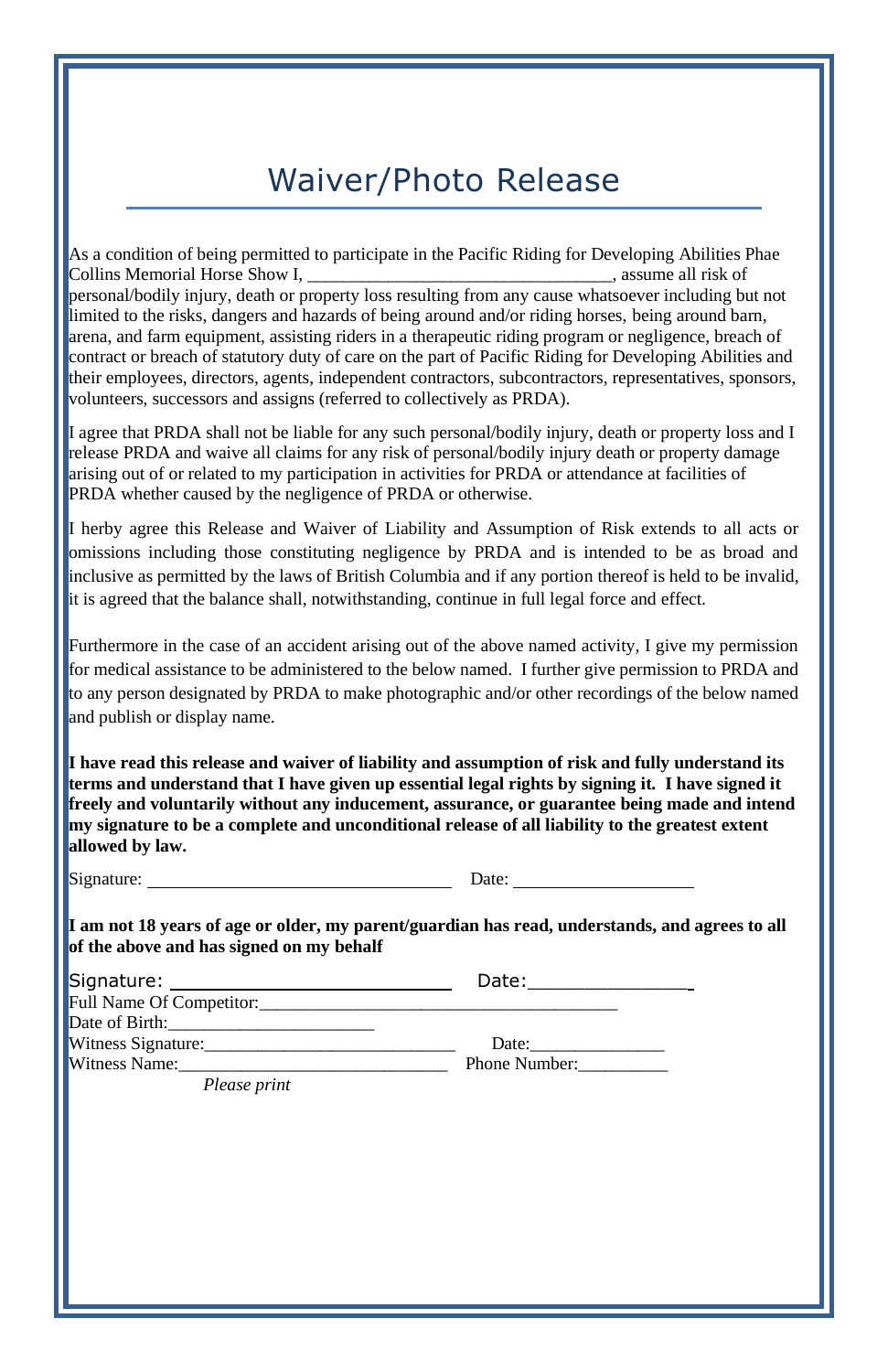# Stabling Form

|                                                                                                               |          | Age:   |  |  |  |  |  |
|---------------------------------------------------------------------------------------------------------------|----------|--------|--|--|--|--|--|
|                                                                                                               |          |        |  |  |  |  |  |
|                                                                                                               |          |        |  |  |  |  |  |
|                                                                                                               |          |        |  |  |  |  |  |
| Riding Program: 1988 and 2008 and 2010 and 2010 and 2010 and 2010 and 2010 and 2010 and 2010 and 2010 and 201 |          |        |  |  |  |  |  |
|                                                                                                               |          |        |  |  |  |  |  |
| Name of Horse 1                                                                                               | Saturday | Sunday |  |  |  |  |  |
|                                                                                                               |          |        |  |  |  |  |  |
|                                                                                                               |          |        |  |  |  |  |  |
|                                                                                                               |          |        |  |  |  |  |  |
|                                                                                                               |          |        |  |  |  |  |  |
|                                                                                                               |          |        |  |  |  |  |  |

Total # of Horses\_\_\_\_X \$50.00 = \$\_\_\_\_\_\_\_\_\_

Please make cheques payable to PRDA and include with your registration.

**PRDA asks that you keep your stalls clean for the duration of the show. We are happy to strip them for you at the conclusion of the weekend.**